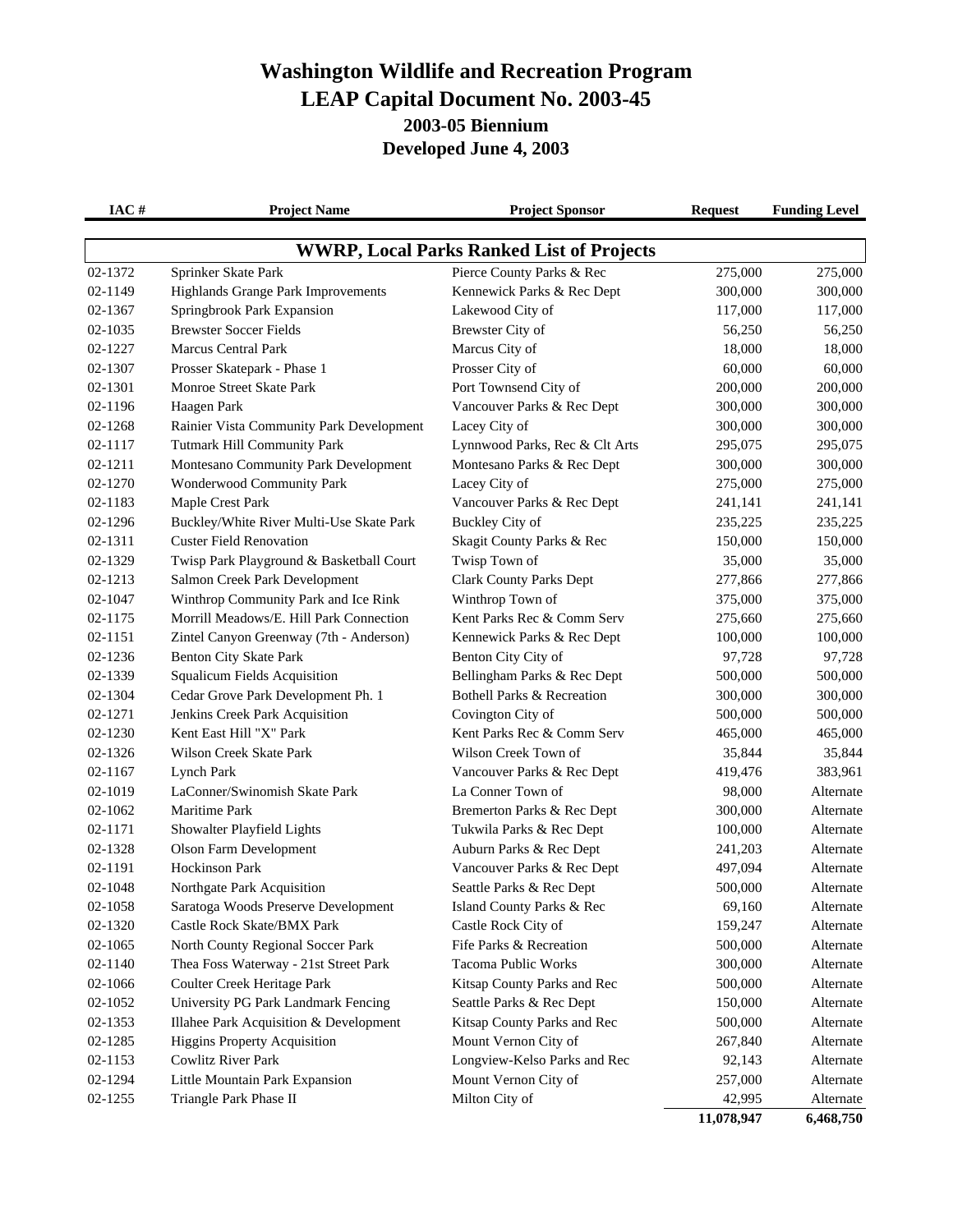## **Washington Wildlife and Recreation Program LEAP Capital Document No. 2003-45 2003-05 Biennium Developed June 4, 2003**

| IAC#    | <b>Project Name</b>                      | <b>Project Sponsor</b>                           | <b>Request</b> | <b>Funding Level</b> |
|---------|------------------------------------------|--------------------------------------------------|----------------|----------------------|
|         |                                          | <b>WWRP, State Parks Ranked List of Projects</b> |                |                      |
| 02-1273 | Grayland Beach - Campground Development  | <b>State Parks</b>                               | 1,406,250      | 1,406,250            |
| 02-1138 | Statewide Adjacent & Inholdings          | <b>State Parks</b>                               | 500,000        | 500,000              |
| 02-1027 | Green River Gorge - 03-05 Acquisitions   | <b>State Parks</b>                               | 1,246,800      | 1,246,800            |
| 02-1121 | Deception Pass - Sunrise Resort Property | <b>State Parks</b>                               | 2,225,650      | 2,225,650            |
| 02-1197 | Nisqually-Mashel - 03-05 Acquisition     | <b>State Parks</b>                               | 1,000,000      | 1,000,000            |
| 02-1139 | Fort Canby - Seaview Dunes               | <b>State Parks</b>                               | 1,000,000      | 652,550              |
| 02-1177 | Miller Peninsula - Pacific Aerospace     | <b>State Parks</b>                               | 1,718,580      | Alternate            |
| 02-1269 | Haley Development Phase 2                | <b>State Parks</b>                               | 3,209,600      | Alternate            |
| 02-1073 | Fish Trap Lake Resort                    | <b>State Parks</b>                               | 1,696,355      | Alternate            |
| 02-1239 | Fort Canby - Realvest Upland             | <b>State Parks</b>                               | 750,000        | Alternate            |
| 02-1122 | Deception Pass - Maryott Property        | <b>State Parks</b>                               | 1,077,130      | Alternate            |
| 02-1123 | Deception Pass - Stavig Property         | <b>State Parks</b>                               | 316,580        | Alternate            |
|         |                                          |                                                  | 16,146,945     | 7,031,250            |

| <b>WWRP, Trails Ranked List of Projects</b> |                                              |                               |           |           |
|---------------------------------------------|----------------------------------------------|-------------------------------|-----------|-----------|
| 02-1076                                     | Shoreline Interurban Trail Crossing          | Shoreline Parks & Rec Dept    | 1,581,773 | 1,581,773 |
| 02-1034                                     | Buckley to South Prairie Foothills Trail     | Pierce County Parks & Rec     | 750,000   | 750,000   |
| 02-1212                                     | Enumclaw Trail Development - Phase 1         | Enumclaw Parks & Rec Dept     | 127,500   | 127,500   |
| 02-1332                                     | South Bay Trail - Missing Link               | Bellingham Parks & Rec Dept   | 800,000   | 800,000   |
| 02-1085                                     | Bear Creek Park Trail Development            | Redmond Parks & Rec Dept      | 180,000   | 180,000   |
| 02-1263                                     | Interurban Trail Trailhead                   | Milton City of                | 31,495    | 31,495    |
| 02-1219                                     | Iron Horse - Cle Ellum to Ellensburg         | <b>State Parks</b>            | 697,490   | 697,490   |
| 02-1298                                     | Lacey Burlington Northern Trail Land Acq     | Lacey City of                 | 410,279   | 410,279   |
| 02-1371                                     | Downtown Pullman Riverwalk                   | Pullman City of               | 340,000   | 202,713   |
| 02-1366                                     | <b>ODT Railroad Bridge Trailhead Parking</b> | Jamestown S'Klallam Tribe     | 98,800    | Alternate |
| 02-1292                                     | Larry Scott Trail Dev. Segments 3 & 4        | Jefferson Co Public Works     | 382,424   | Alternate |
| 02-1176                                     | Edmonds Interurban Trail                     | Edmonds Parks & Rec Dept      | 256,587   | Alternate |
| 02-1068                                     | Coulter Creek Heritage Park Trail            | Kitsap County Parks and Rec   | 700,000   | Alternate |
| 02-1077                                     | North Richland Trail Connections             | Benton Port of                | 200,000   | Alternate |
| 02-1288                                     | Larry Scott Trail Segment 4 Acquisition      | Jefferson Co Public Works     | 81,380    | Alternate |
| 02-1137                                     | I-90: High Point to Preston Trail            | <b>Transportation Dept of</b> | 1,790,898 | Alternate |
| 02-1327                                     | Heritage Trail                               | Warden City of                | 147,800   | Alternate |
|                                             |                                              |                               | 8,576,426 | 4,781,250 |

| <b>WWRP, Water Access Ranked List of Projects</b> |                                           |                                |           |           |  |
|---------------------------------------------------|-------------------------------------------|--------------------------------|-----------|-----------|--|
| 02-1208                                           | Palmer Property Acquisition               | Puyallup City of               | 88.600    | 88,600    |  |
| 02-1312                                           | <b>NWMC Shoreline Access Improvements</b> | Port Townsend City of          | 154,495   | 154,495   |  |
| 02-1216                                           | Cottonwood Beach                          | <b>Clark County Parks Dept</b> | 854,800   | 854,800   |  |
| 02-1370                                           | Anderson Point                            | Kitsap County Parks and Rec    | 516,023   | 516,023   |  |
| 02-1049                                           | Sand Point North Shore Development        | Seattle Parks & Rec Dept       | 500,000   | 115,705   |  |
| 02-1074                                           | Spokane River Land Acquisition            | Spokane County Parks & Rec     | 1,073,188 | 1,073,188 |  |
| 02-1349                                           | Wicks Lake Expansion                      | Kitsap County Parks and Rec    | 441,000   | 9.689     |  |
| 02-1309                                           | Port Hadlock Waterfront Access & Pier     | Jefferson Co Public Works      | 68,450    | Alternate |  |
|                                                   |                                           |                                | 3,696,556 | 2,812,500 |  |